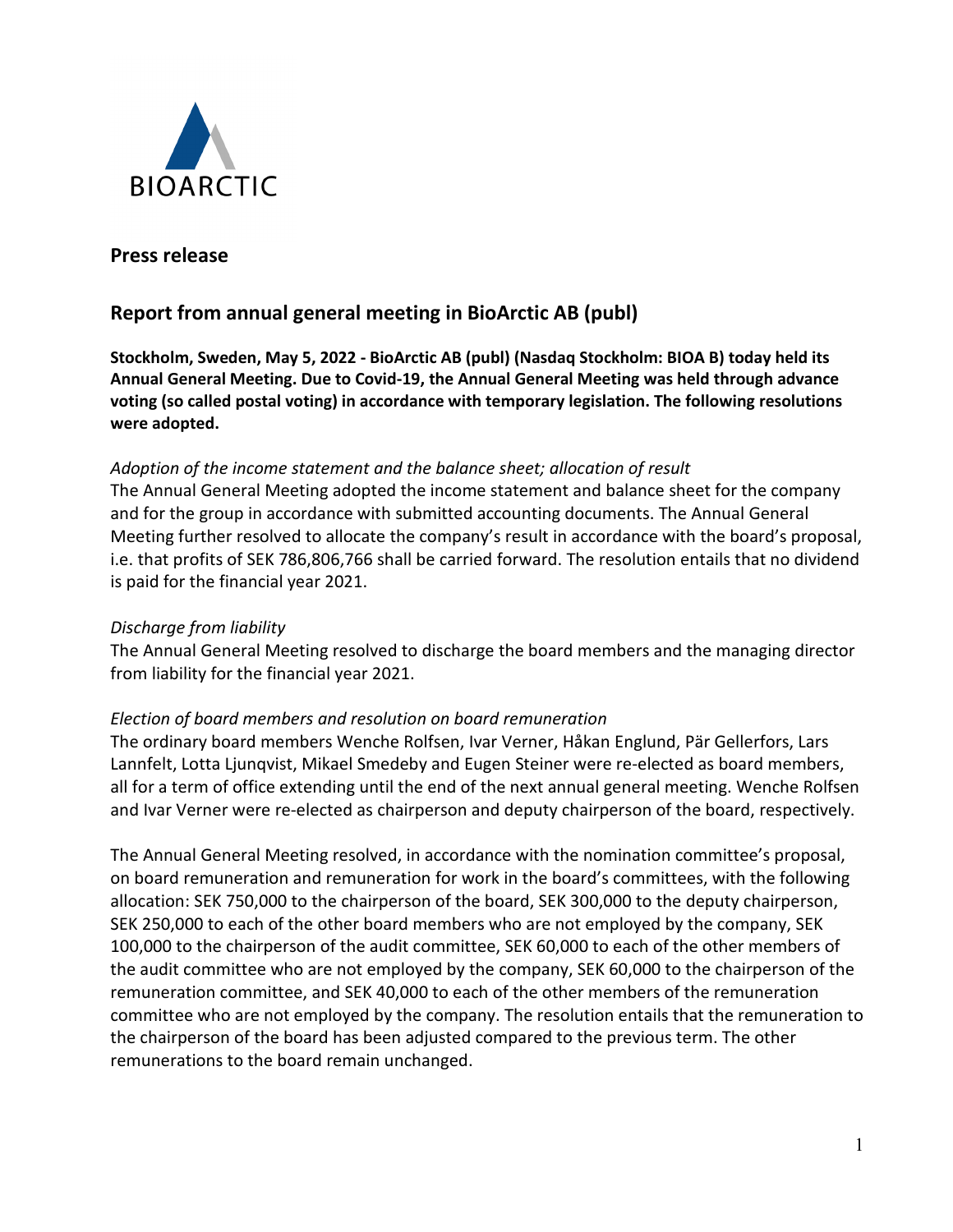

## *Auditor and resolution on remuneration to the auditor*

The Annual General Meeting resolved, in accordance with the nomination committee's proposal, to appoint the registered auditing firm Grant Thornton Sweden AB to be the auditor of the company for the period until the end of the next annual general meeting. Mia Rutenius will continue as auditor in charge. Fees to the auditor shall be paid in accordance with approved invoice.

# *Nomination committee and guidelines for the work of the nomination committee*

The nomination committee's proposal for principles for and the establishment of the nomination committee in preparation for the annual general meeting in 2023 was approved by the Annual General Meeting. Further, the nomination committee's proposal to adopt instructions for the work of the nomination committee was approved by the Annual General Meeting.

## *Remuneration report regarding the financial year 2021*

The Annual General Meeting resolved to approve the remuneration report for the financial year 2021.

#### *Remuneration to senior executives*

The Annual General Meeting resolved to adopt new guidelines for remuneration to senior executives in accordance with the board's proposal.

# *Authorization for issues of shares, convertibles and warrants*

The Annual General Meeting resolved to authorize the board of directors to resolve on issues of shares, convertibles and warrants in accordance with the board's proposal. The resolution entails that the board is authorized to resolve, on one or several occasions during the period up to the next annual general meeting, to increase the Company's share capital through issues of new shares, convertible instruments and/or warrants, with or without deviating from the shareholder's preferential rights, and with or without provisions on payment by non-cash consideration and/or by way of set-off or other provisions. However, in the event of decisions deviating from the shareholders' preferential rights, the board shall not be authorized to make decisions which increase the share capital by more than ten (10) per cent in relation to the existing share capital when the authorization was first used.

# *Amendment of the Articles of Association*

The Annual General Meeting resolved to adopt new Articles of Association with the meaning that a new section is introduced in the Articles of Association, which enables the board to, in accordance with the Swedish Companies Act, collect proxies and before a general meeting resolve that the shareholders shall be entitled to exercise their voting rights by post before the general meeting.